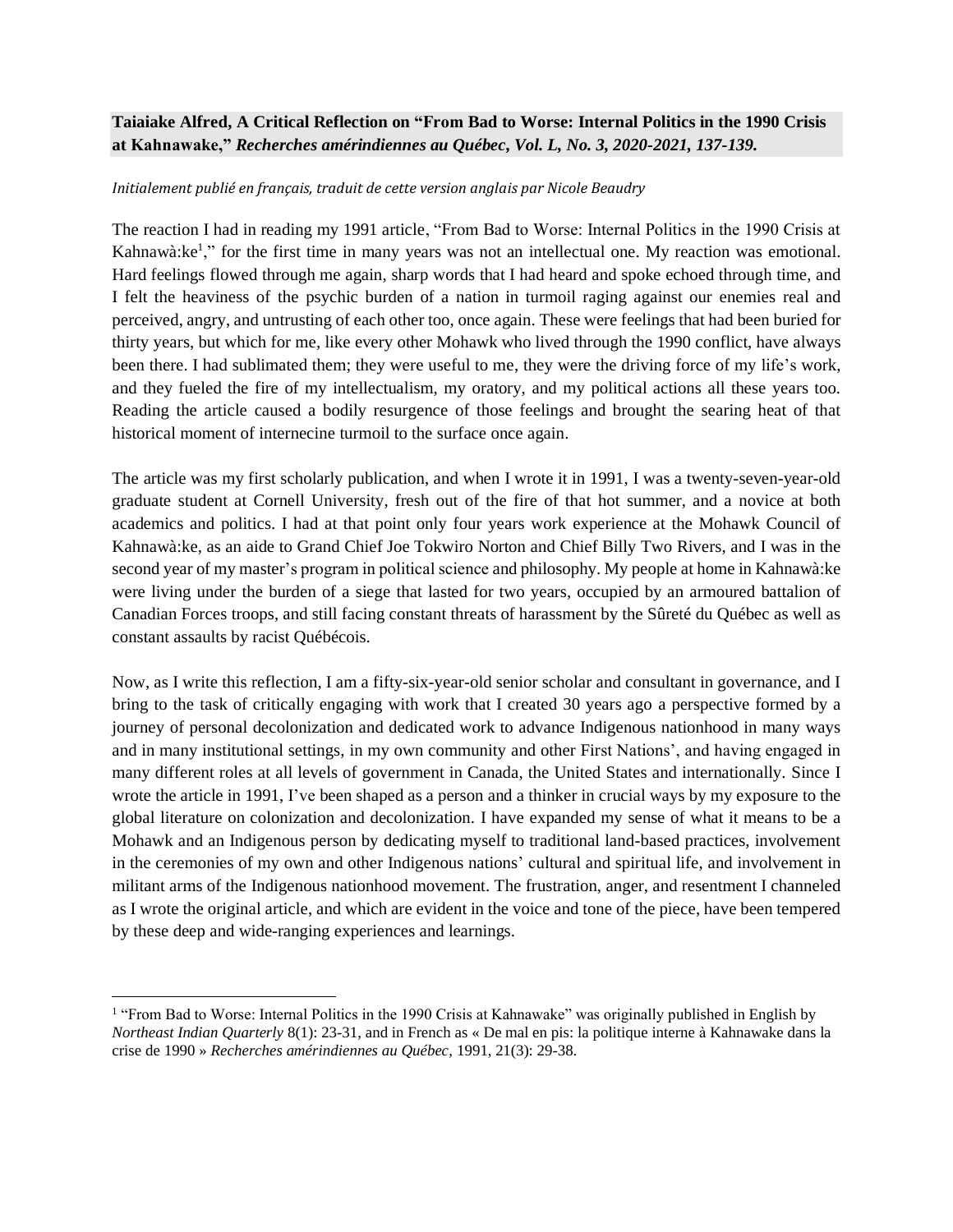The thing that makes me uncomfortable about the article is my participation in and furtherance of the divisiveness that afflicted our community, and the Haudenosaunee peoples as a whole, for so many years and my use of sharp words towards members of my own community. I'm not proud of this aspect of the piece, and I have a mind to use the opportunity writing this reflection offers me to disavow this part of my own intellectual history; but perhaps I shouldn't. Isn't the article, discomforting as it is to read over, yet a truthful artifact of that time and place in the history of the Mohawk Nation, and isn't it right to let it stand as it was written? I think so. And it is the anchor point for the trace of my trajectory as a thinker and writer, of the development of my own oeuvre and political identity as an intellectual and activist whose evolution – for anyone who may be interested now or in the future - is represented and well-explicated in the three books, the many articles, and the hundreds of speeches and media appearances that I have produced since then. Whatever the verdict is on this point in anyone's mind, for myself, I reread the article and with clear(er) eyes I saw the objectives and passions of that young(er) Mohawk on the page and was proud to claim its analysis and argumentation.

After taking some time to reflect on the piece, the thing that impresses me is its conveyance of the strong and proud stand that we took that summer and in the years that followed. Here I am not referring to the actual blockades, because there was then and there still is division within our community on whether taking such action was a good idea, and on the tactics and strategic choices that were made by leaders of both the traditional and elected governments. What I am referring to is the stand we took as Mohawks together to protect ourselves and our families and our land, the unity of purpose we demonstrated, and solidarity of the line we held, together, in spite of the differences of opinion and outlook and what seem now such small and petty grievances between us.

I was working for the elected council that summer and had serious disagreements with decisions that were made by our leaders, I remember that vividly. I also remember that when word went out that a mob of Quèbècois was trying to break through police barriers and rush our defenders on the borderline between Kahnawà:ke and Châteauguay, I biked out to the front line with my cousin Ron with a bat in my hands, ready to do battle. This is how we Mohawks are when we are threatened; we stand together as one and fight. The article I wrote in 1991 certainly documents this fact. But in documenting this *crisis solidarity* the article, from my perspective thirty years later, points to the unfortunate and frustrating fact that there seems to be solidarity among our people only in crisis situations. It shed light on a weakness of our political culture that persists today in that this is also how we Mohawks are when we are *not* threatened and when there are no barbarians at our gates; we too easily turn on each other and fight among ourselves.

The article explained the pronounced conflict between the Longhouse (the traditional government and its supporters) and the Mohawk Council of Kahnawà:ke (the elected government and its supporters), and the minor conflicts that manifested in the realm of politics, but which were rooted in personal and family rivalries and animosities. These were all subsumed in the interest of crisis solidarity for a time at the start of the summer of 1990, but they eventually rose to undermine the unity we had achieved and by the end of the summer derailed the negotiation of a just end to the conflict that could have enhanced the power of the Mohawk Nation vis-à-vis Québec and Canada. The main point of the article was to show how this happened and to provide a useful analysis of the situation.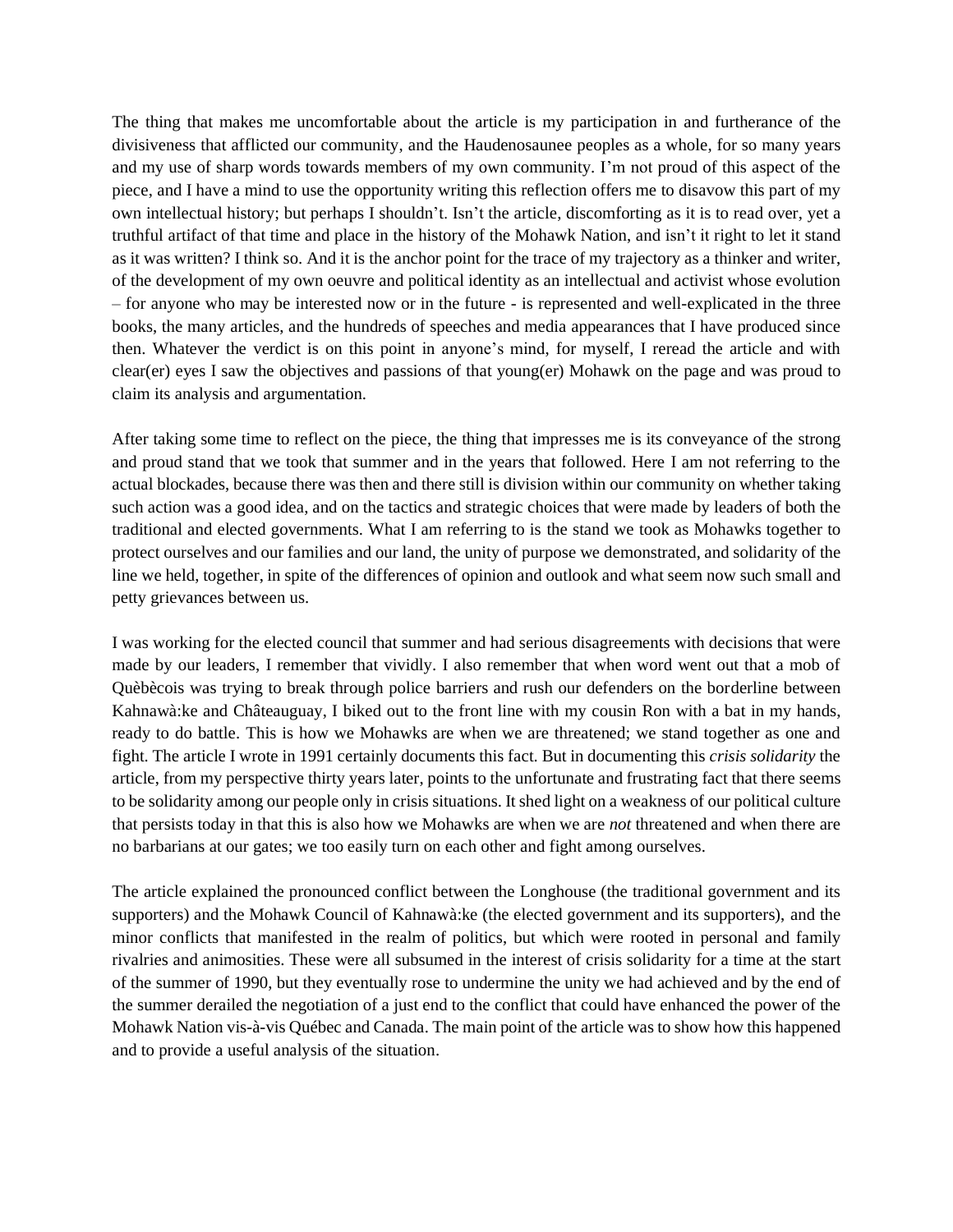Beyond describing the political dynamics at play in Kahnawà:ke that summer, the article was an attempt to draw out lessons from the experience and to lay out an agenda for reforming our political culture and strengthening our community's governance: that the crisis was a catalyst that should have forced us to address the factionalism weakening our Nation; that the crisis exposed weaknesses in the capacity and competency of the community's leadership and governing institutions; that the failure of the elected chiefs to move on a mandate they received in 1979 to restore the traditional Haudenosaunee form of government was a serious problem; and, that Kahnawa'kehró:ron needed an internal reconciliation process to generate a unified sense of identity and solidify the community's commitment to a shared vision of nationhood. What can be said thirty years later about the validity of the article's conclusions and the relevancy of its framing of the problems facing Kahnawà:ke, and where are we now on the work of addressing the political fault lines that I exposed?

We have come a long way since 1991 in addressing factionalism in our community. The results of the hard work that has been done in the cultural, political, and spiritual realms by many different people from all segments of our society to reconcile their differences were evident in the response of the community in the winter of 2020 when solidarity blockades arose in support of the Wet'suwet'en people's stand to protect their lands. As in 1990, there were difference of opinion in the community, but for the first time since 1990, and even more so than then, there was practical cooperation and a respectful working relationship among people in leadership in both the traditional and elected systems. The work that has been put into selfreflection and strengthening our sense of identity through language and cultural practice has changed the political culture, and now there are horizons of solidarity this generation of decolonizing young leaders see that previous generations were not able to.

Starting in 2019, led by a younger generation of elected chiefs, the Mohawk Council of Kahnawà:ke initiated a project focused on reviewing and strengthening their own accountability and transparency, and to work on the skills and strengths of leadership within the elected system with the longer-term vision of initiating a community dialogue to bridge the institutions of the traditional and the elected systems. There is a renewed commitment and – more importantly – an action plan under development by the leadership of the elected system to enact the 1979 mandate to restore the traditional form of government in Kahnawà:ke. This is an important shift to be sure, but it is *how* the work is being done that signals the most significant change in the community's political culture.

The confrontational style and old competitive idea of displacing the Longhouse or replacing the Band Council no longer hold sway, and people are now looking at how to create working relationships grounded in respect and to create unity among people while not forcing them to give up their belief or their commitments or practical allegiances to one or the other systems. Reconciling differences among our people has begun in earnest in recent years, led by people who are trained in traditional ways, who know how to listen, who know the wisdoms coded in our language and whose perspective is trauma-informed and decolonized. Collectively, we have come to realize that there are deep issues affecting our mental and physical health and our happiness, and that reconciling the political differences among our people means understanding them as multi-generational reflections of the soul pain and sense of loss that is deeply rooted in our collective past and in the ancestral struggle lived and experiences we have endured in struggling to survive as a Nation and hold onto the place on the earth that is ours inherently.